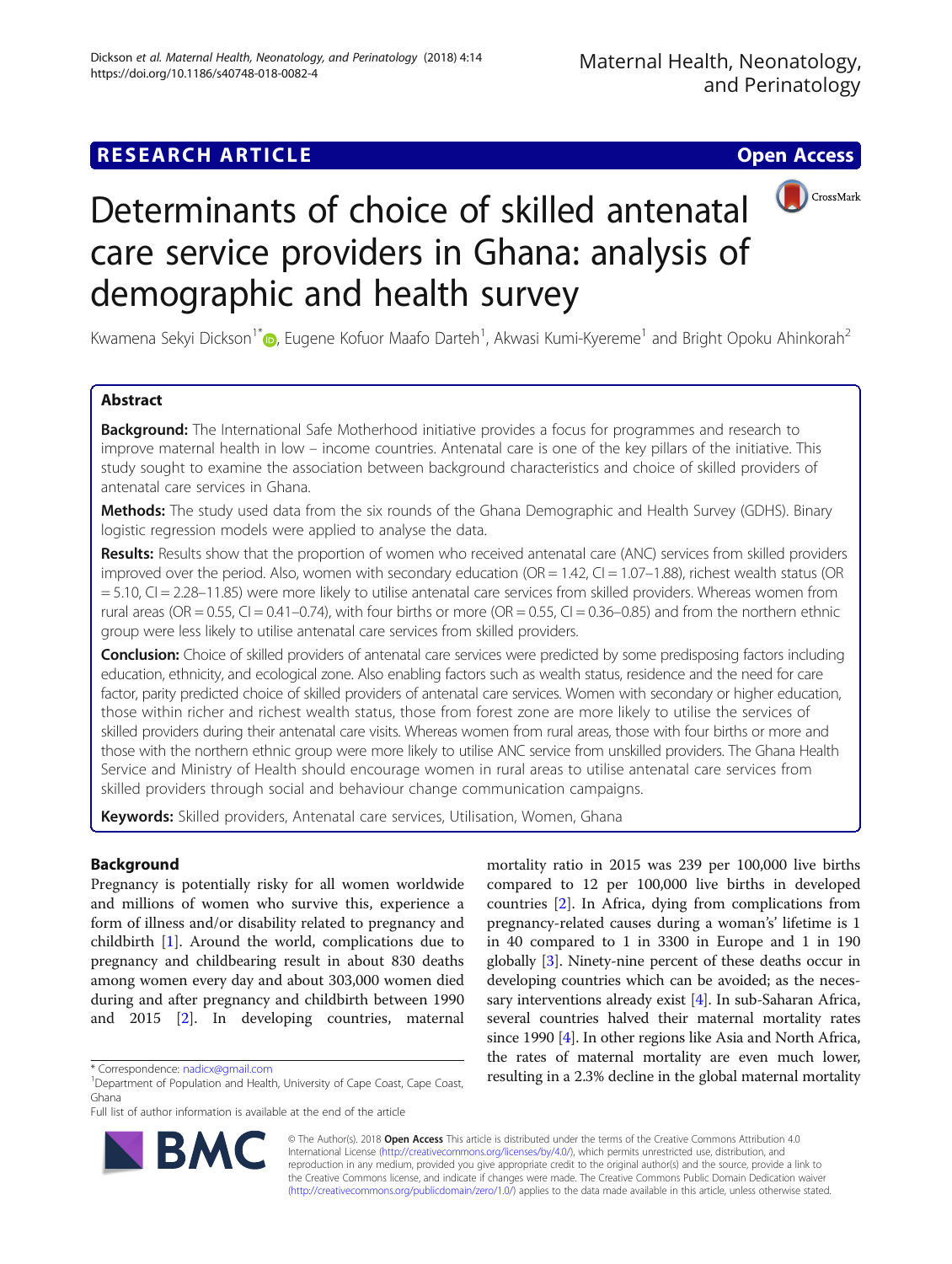ratio [[5](#page-7-0)]. However, in Ghana, maternal mortality ratio increased from 173 in 2011 [[6\]](#page-7-0) to 380 in 2014 [[4](#page-7-0)].

The health of women during pregnancy became an immense concern in the early 1980s due to the high maternal mortality ratios [\[7](#page-7-0)]. This is because the care given to women during pregnancy provides interventions that enhance maternal health and survival during the period immediately before and after childbirth [\[8](#page-7-0)]. This led to the commencement of the safe motherhood programme. The International Safe Motherhood initiation was launched in Nairobi, Kenya in 1987 and provided a focus for programmes and research concerned with the improvement of maternal health in low – income countries. The safe motherhood programme provides awareness, educational support for the women on screening programs and identifies the problems that make the pregnancy high risk [\[9](#page-7-0)]. Antenatal care was one of the key pillars of the safe motherhood [[7\]](#page-7-0).

Antenatal Care (ANC) Service has been identified by the World Health Organisation (WHO) as an indicator of maternal health that could be used to help reduce maternal mortality ratios  $[10]$ . It is a type of preventative care with the aim of providing regular check-ups that offer doctors or midwives the opportunity to treat and prevent potential health problems throughout the course of the pregnancy while promoting healthy lifestyles that benefit both mother and child [\[11\]](#page-7-0). It provides pregnant women and their families with advice and information on health promotion, and preventive health services including the management of a healthy pregnancy, safe childbirth, nutritional support, early exclusive breastfeeding and encouraging assisted delivery [[12,](#page-7-0) [13\]](#page-7-0). The ultimate aim of ANC is to achieve healthy babies and healthy mothers at the end of pregnancy [\[14\]](#page-7-0).

The World Health Organisation (WHO) as part of its principles underlying antenatal care advocates that antenatal care should be provided by a health care provider - a skilled attendant. A skilled attendant is explained by WHO as a qualified health professional such as a midwife, doctor or nurse who is trained and educated with expertise to manage normal pregnancies and identify and provide referral for complex problems in women and newborn [[15](#page-7-0)]. Globally, nine out of every ten pregnant women access antenatal care from skilled personnel at least once, only six out of ten access at least four antenatal visits from a skilled provider. In regions where the rates of maternal mortality are high, such as sub–Saharan Africa even fewer women obtain at least four antenatal visits from skilled providers - 49% which is less than the global average  $[16]$  $[16]$ . There is also evidence that some pregnant women do not utilise antenatal care services from any provider [[17](#page-7-0)–[22](#page-7-0)]. What factors influence pregnant women to utilise antenatal care from skilled providers?

Using the health care service utilisation model, the current study examines the factors that influence antenatal care services utilisation from skilled providers in Ghana over the period from 1988 to 2014. It contributes to the discourse on skilled providers of antenatal care services in Ghana by examining the factors that influence the use of skilled providers in antenatal care services in Ghana.

# Conceptual framework

The Health Care Services Utilisation Model is a behavioural model proposed by Anderson in the 1960s to explain the conditions that either promote or hinder the utilisation of health care services [\[23\]](#page-7-0). This model identified three main conditions or factors that influence an individual to or not use a health care service as in Fig. 1. These factors are the predisposing factors; enabling factors and need for care factors.

Predisposing factors refer to the demographic, social structure and health belief characteristics of an individual. The demographic characteristics of the individual affect an individual's decision to use or not use a health care service. The characteristics may include the sex of the individual, the age, and the marital status of the individual. Social Structure consists of education, ethnicity and occupation and health belief factors consist of values, attitudes of health care service providers, and knowledge about health.

Enabling factors are the resources or means that are available to an individual to seek health care services. Enabling factors are measured at the household level

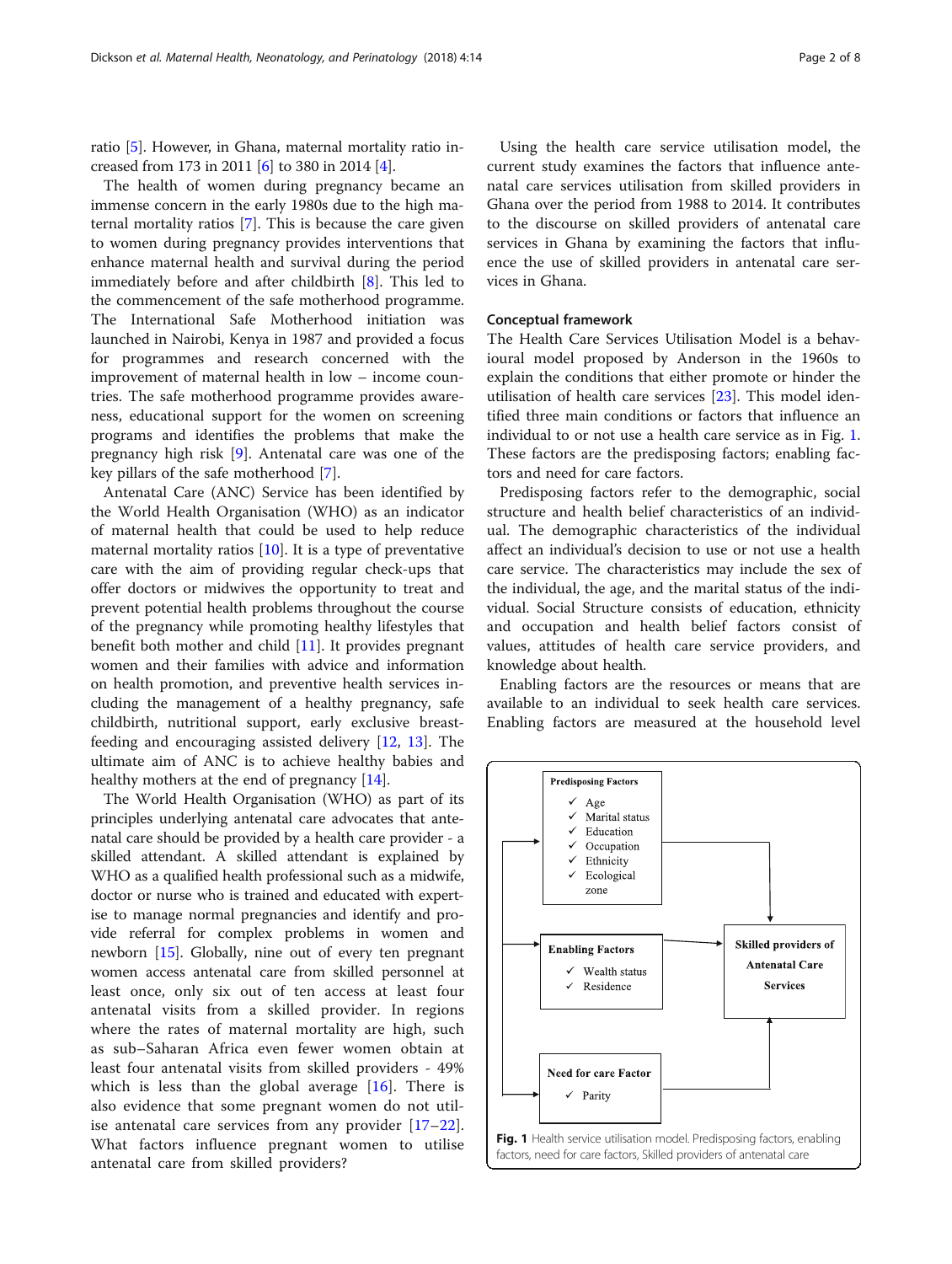and include the availability of income and the community level they include the availability and location of health care facilities in the community. Need for care factors refer to how an individual's perceive their own general health and functional condition, as well as their familiarity with the signs and symptoms of ill health, agony and concerns about their health [[24](#page-7-0)].

The strength of the model lies in the fact that it looks at the direct factors that lead to the utilisation of health care services. Specifically, it looks at the individual characteristics and the resources or means available to seek health care services. Amid the strength of the health care service utilisation model is that the model embraces both material and structural factors which are scarcely taken into consideration in the social psychological model [\[25\]](#page-7-0). The model has been used to compare childhood morbidity and health service utilisation across six countries using the Demographic and Health Survey [\[26\]](#page-7-0).

The variables used as predisposing factors for the study were age, marital status, education, occupation, ethnicity and ecological zone. Wealth status and residence were also used as enabling factors and parity was used as need for care factor.

# **Methods**

#### Data sources

The Ghana Demographic and Health Survey (GDHS) 1988, 1993, 1998, 2003, 2008, and 2014 used standard DHS model questionnaire developed by the Measure DHS programme [[27](#page-7-0)–[32](#page-7-0)]. The Ghana Demographic and Health Survey is a nationwide survey which covers all ten regions and is conducted every 5 years. The survey is done by the Ghana Statistical Service and the Ghana Health Service with ICF International giving technical support for the survey through MEASURE DHS. The GDHS concentrates on child and maternal health and is designed to offer adequate data to monitor the population and health situation in Ghana. The survey gathers data on various demographic and health issues including fertility, contraceptive use, child health, nutrition, malaria, HIV and AIDS, family planning, health insurance and maternal health; antenatal care, delivery care and post-natal care. For the purpose of the study women with birth history were currently pregnant or has given birth up to 5 years before the survey, thus, 4294 women in 2014, 2131 women in 2008, 2734 women in 2003, 2374 women in 1998, 1974 women in 1998 and 2701 women in 1988 [[27](#page-7-0)–[32](#page-7-0)]. Permission to use the data set was given by the MEASURE DHS following the assessment of a concept note.

#### Description and definition of variables

The study used skilled providers of antenatal care (ANC) services as the outcome variable. The outcome variable was derived from the response to the question "did you see anyone for antenatal care for this pregnancy? If YES: whom did you see?" Responses were categorised under Health Personnel and Other Person. Health Personnel included Doctor, Nurse, Nurse/Midwife, Auxiliary Midwife, Community Health Nurse/Officer. Other Person also consisted of Traditional Birth Attendant (TBA), Traditional Health Volunteer, Village Health Volunteer, Other. For the purpose of the study, skilled providers were services provided by: Doctor, Nurse, Auxiliary Midwife, Nurse/Midwife.

The study made use of nine independent variables, these were; maternal age, marital status, educational Level, residence, wealth status, ethnicity, occupation, parity (Birth order), Ecological zone. Maternal Age was categorized into 7 age groups, thus, 15–19, 20–24, 25–29, 30–34, 35–39, 40–44, 45–49. Marital status was originally captured as Never married, Married, Living together, Widowed, Divorced and Not living together but was recoded as Single (Never married, Widowed, Divorced, Not living together), Married and Cohabitation (Living together). Educational Level was classified into four categories: No education, Primary education, Secondary education and Higher education. Type of Residence coded as Urban or Rural. Wealth Quintile was categorised in Poorest, Poorer, Middle, Richer and Richest.

Ethnicity was recoded as Akan (Asante, Akwapim, Fante, and other Akan), Ga– Adangbe, Ewe, Northern Ethnic Groups (guan, Mole–Dagbani, grussi, gruma, hausa, dagarti) and Other. Occupation was captured as not working and working. Parity (birth order) was captioned from a question that measured if respondents have ever given birth. Responses were categorised as Zero (prior to current pregnancy) one birth, two births, three births and four births or more.

The ecological zone was originally coded as Western, Central, Greater Accra, Volta, Eastern, Ashanti, Brong– Ahafo, Northern, Upper East, and Upper west. Region of residence were re–coded to capture the general ecological zones as follows: Northern, Upper East and Upper West regions were re - coded as the 'Savannah zone'; the Brong–Ahafo, Ashanti and Eastern regions were designated as the 'Forest zone'; while the Western, Central, Greater Accra and Volta regions were coded as the 'Coastal zone'.

# Data analysis

The statistical software STATA version 13 was used to process the data. Some variables were recoded and renamed so that they would be consistent across all the rounds and all results were weighted. Univariate and multivariate were carried out. The outcome variable, skilled providers, were coded  $0 = No$  and  $1 = Yes$ . A discrete choice model was employed to show how the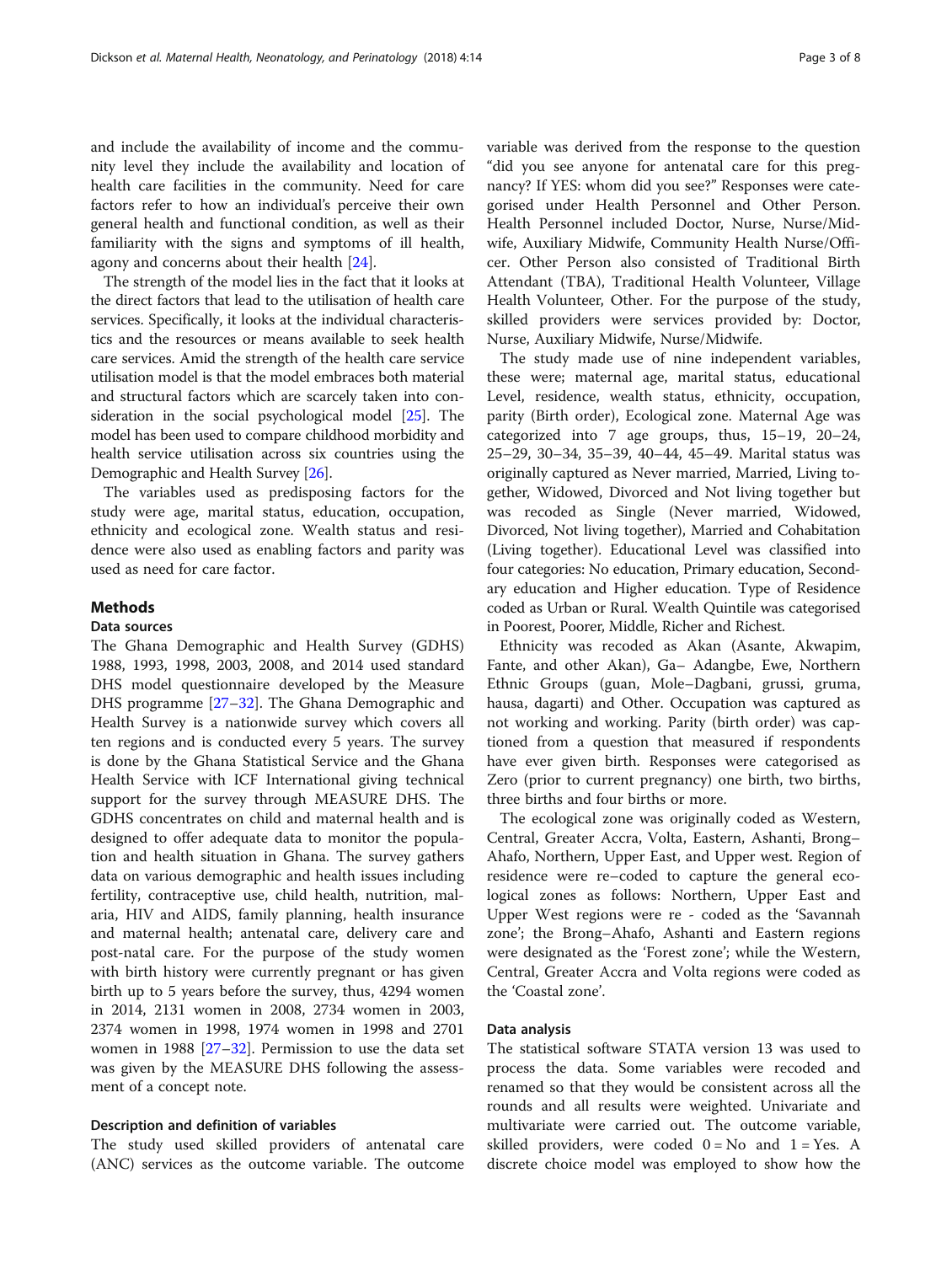independent variables are related to the dependent variable. Precisely, the binary logistic regression was employed given that the model is best fit for dichotomous variables and its ability to predict on a mixture of continuous and categorical variables. The binary logistic regression is based on the assumption that the dependent variable should be dichotomous in nature and the data should not have any outlier.

# Results

Utilisation of the services of skilled ANC provider increased from 45% in 1988 to 88% in 2014.The age of respondents ranged from 15 to 49 years. The mean age of the respondents was 28.6 years in 1988, and about 30 years in 2014. Respondents were predominantly aged 20–29 years. For instance, in 1988, about 40% of the sampled women were in the 20–24 age group and about 41% in 25–29 age group years (see Table [1](#page-4-0)). The highest proportion of the respondents were from the coastal zone in all the years with the exception of 2003 and 2008, where most of the respondents were predominantly from the forest zone. Majority of the urban respondents used the services of skilled ANC provider- about 75% in 1988 and 96% in 2014 respectively.

The level of education of the respondents who predominantly utilised the services of a skilled ANC provider for the years under review were with higher education. For instance, 59% in 1988; and about 98% in 2014 (see Table [1](#page-4-0)). Majority of the respondent within the richest wealth status used the services of a skilled provider during their ANC visits over the years under review (see Table [1](#page-4-0)). The highest proportion of women with one birth utilized the services of skilled providers during their ANC visits over the years under review. For instance, about 69% in 1993, 78% in 1998, 94% in 2003, 91% in 2008 and 94% in 2014 (see Table [1](#page-4-0)). With the exception of 1988 and 2003, single women dominated among those who use the services of a skilled ANC provider during their ANC visits over the years under review. The highest proportion of the respondents from the Ga/Dangme ethnic group utilised the services of a skilled ANC provider in all the year with the exception of 2003, 2008 and 2014) which was dominated by the women from the Akan ethnic group (see Table [1](#page-4-0)).

The results suggest that women from the forest zone  $(OR = 2.78, CI = 2.02 - 3.83)$  were more likely to use the ANC services from skilled providers during antenatal care services as compared to those from the coastal zone (see Table [2\)](#page-6-0). While women from Northern ethnic group  $(OR = 0.63, CI = 0.44 - 0.92)$  were less likely to utilise antenatal care services from skilled providers during antenatal care as compared to Akan women.

There was a significant relationship between education and utilisation of ANC services received from skilled

providers varied. For instance, women with secondary education (OR =  $1.34$ , CI =  $1.07-1.88$ ) were more likely to utilise the services of a skilled provider during antenatal care compared to women with no education. With reference to residence, it was observed that women from rural areas  $(OR = 0.55, CI = 0.41 - 0.74)$  were less likely to use the services of a skilled provider during antenatal care as compared to those from the urban areas (see Table [2\)](#page-6-0).

Also, the likelihood of skilled providers providing antenatal care services varied by wealth status and parity. For instance, women with the richest wealth status were more likely to utilise the services of skilled providers (OR = 5.19,  $CI = 2.28 - 11.88$ ) (see Table [2\)](#page-6-0) during antenatal care services as compared to women within the poorest wealth status, whiles women with four births or more ( $OR = 0.55$ ,  $CI = 0.36 - 0.85$ ) were also less likely to utilise the services of skilled providers during antenatal care than those with one birth (see Table [2](#page-6-0)). The likelihood of women receiving antenatal care service from a skilled provider varied from survey wave years (see Table [2](#page-6-0)). For instance, it was observed that the use of ANC from skilled providers increased in survey wave year 1993 (OR =  $5.98$ , CI =  $5.21-$ 6.87); 1998 (OR = 6.13, CI = 5.39–6.99); 2003 (OR = 10.54,  $CI = 9.12 - 12.19$ . Even though the odds decreased in  $2008(OR = 7.79, CI = 6.73-9.01), it increased again in$ 2014 (OR = 30.41, CI = 25.39–36.43).

# **Discussion**

Using the Health Care Service Utilisation model, the study sought to examine the predictors of skilled providers of antenatal care services in Ghana over the period 1988 to 2014. Predisposing factors such as education, ethnicity and ecological zones had significant relationship with skilled providers of antenatal care services. Also, enabling factors such as residence and wealth status had similar associations. Need for change factor, parity, had significance relationship with skilled providers of antenatal care services.

The study observed that women with secondary or higher education are more likely to receive antenatal care services from skilled providers compared with those with no education. This finding is consistent with findings of other studies [\[17,](#page-7-0) [19](#page-7-0), [33](#page-7-0)–[35](#page-7-0)]. The possible explanation for the findings is that women with secondary or higher education may have more awareness about the danger signs and complications of pregnancy and may know the need to receive ANC services from a skilled provider.

As expected, wealth status was found to have a significant relationship with skilled providers of antenatal care services. Women within the middle, richer and richest wealth status were more likely to utilise antenatal care services from skilled providers compared to women within the poorest wealth status. This is in line with the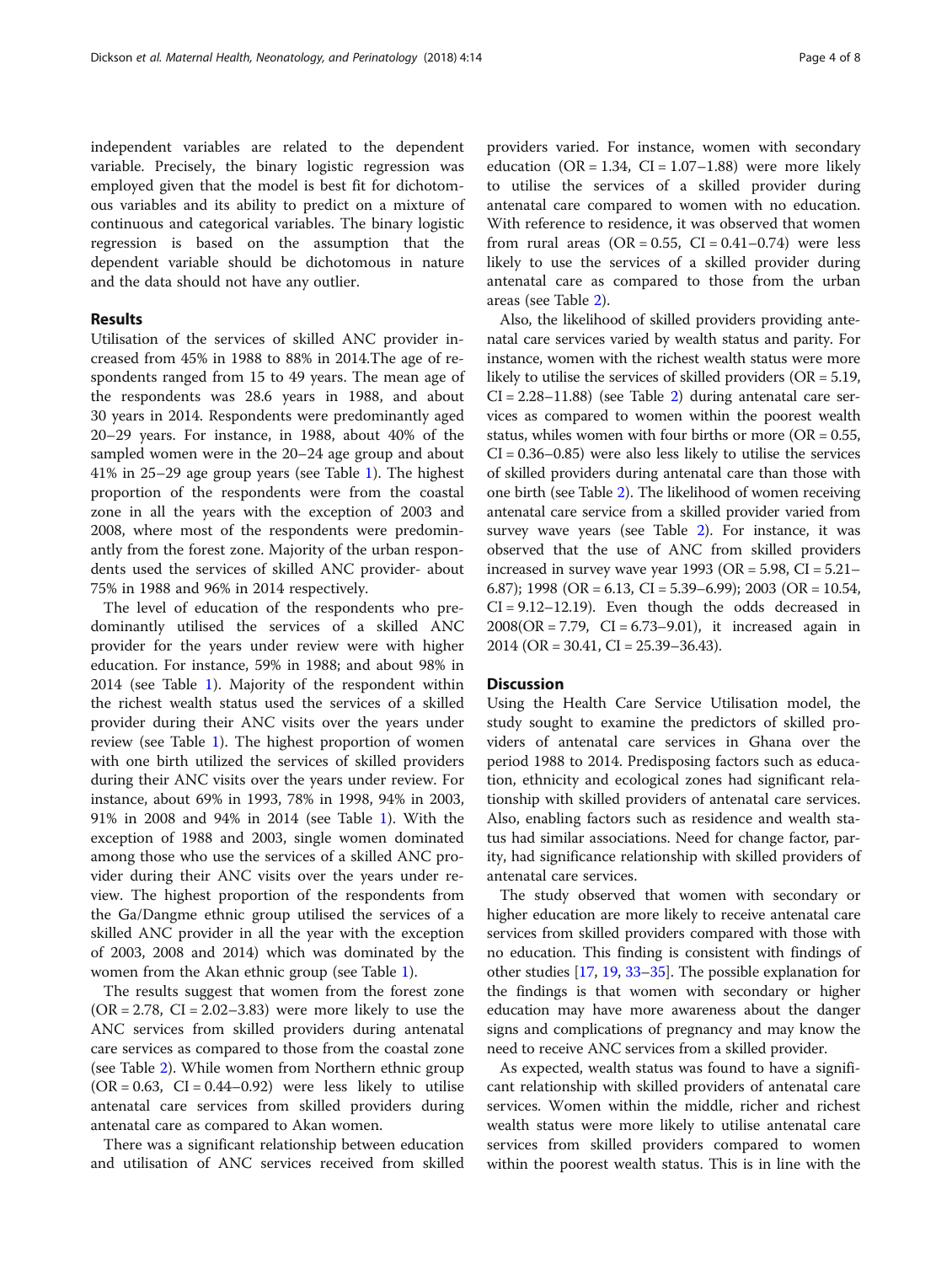| Background<br>characteristic | Years                    |                    |            |            |            |                    |  |
|------------------------------|--------------------------|--------------------|------------|------------|------------|--------------------|--|
|                              | 1988<br>$n = 2701$       | 1993<br>$n = 1974$ | 1998       | 2003       | 2008       | 2014<br>$n = 4294$ |  |
|                              |                          |                    | $n = 2374$ | $n = 2743$ | $n = 2131$ |                    |  |
| National                     | 45.0                     | 60.6               | 68.7       | 90.8       | 84.9       | 87.7               |  |
| Age                          |                          |                    |            |            |            |                    |  |
| $15 - 19$                    | 38.9                     | 62.8               | 74.5       | 91.9       | 81.0       | 94.0               |  |
| $20 - 24$                    | 40.4                     | 63.3               | 73.7       | 93.9       | 84.2       | 89.2               |  |
| $25 - 29$                    | 41.3                     | 61.9               | 72.9       | 92.4       | 90.2       | 91.3               |  |
| $30 - 34$                    | 50.3                     | 61.4               | 71.2       | 91.5       | 88.2       | 91.5               |  |
| $35 - 39$                    | 48.7                     | 57.7               | 69.4       | 92.2       | 87.8       | 91.2               |  |
| $40 - 44$                    | 53.1                     | 53.9               | 63.9       | 88.4       | 81.5       | 89.6               |  |
| $45 - 49$                    | 49.1                     | 37.5               | 51.9       | 89.9       | 82.8       | 77.3               |  |
| Ecological Zone              |                          |                    |            |            |            |                    |  |
| Coastal Zone                 | 48.9                     | 66.6               | 75.4       | 93.6       | 87.1       | 91.7               |  |
| Forest Zone                  | 38.1                     | 62.0               | 70.1       | 94.6       | 93.5       | 95.6               |  |
| Savannah zone                | 52.3                     | 47.9               | 59.2       | 84.7       | 74.5       | 77.9               |  |
| Place of Residence           |                          |                    |            |            |            |                    |  |
| Urban                        | 43.1                     | 75.4               | 83.1       | 97.6       | 94.1       | 95.7               |  |
| Rural                        | 45.7                     | 54.7               | 66.4       | 88.8       | 81.9       | 86.0               |  |
| Level of Education           |                          |                    |            |            |            |                    |  |
| No education                 | 48.8                     | 50.8               | 63.2       | 86.2       | 77.7       | 81.4               |  |
| Primary                      | 41.3                     | 65.1               | 75.8       | 92.3       | 85.9       | 89.7               |  |
| Secondary                    | 47.6                     | 85.7               | 74.6       | 97.4       | 93.1       | 94.9               |  |
| Higher                       | 58.8                     | 93.3               | 84.8       | 100.0      | 99.3       | 98.8               |  |
| Wealth Status                |                          |                    |            |            |            |                    |  |
| Poorest                      | $\overline{\phantom{0}}$ | 64.3               | 66.7       | 83.4       | 71.9       | 78.2               |  |
| Poorer                       |                          | 57.9               | 70.9       | 91.3       | 83.4       | 88.0               |  |
| Middle                       |                          | 58.0               | 70.1       | 94.9       | 92.1       | 93.0               |  |
| Richer                       |                          | 59.5               | 71.1       | 95.1       | 94.1       | 96.1               |  |
| Richest                      |                          | 62.8               | 72.8       | 98.7       | 97.5       | 98.7               |  |
| Marital Status               |                          |                    |            |            |            |                    |  |
| Single                       | 53.8                     | 57.6               | 71.7       | 91.1       | 87.7       | 92.0               |  |
| Married                      | 43.3                     | 60.9               | 70.6       | 91.8       | 86.7       | 90.8               |  |
| Cohabitation                 | 51.2                     | 60.7               | 71.1       | 94.6       | 86.4       | 88.7               |  |
| Parity                       |                          |                    |            |            |            |                    |  |
| One birth                    | 42.7                     | 68.8               | 78.0       | 94.7       | 90.5       | 94.1               |  |
| Two births                   | 42.0                     | 62.7               | 72.5       | 94.0       | 88.5       | 92.6               |  |
| Three births                 | 44.7                     | 63.1               | 72.8       | 92.4       | 88.4       | 91.4               |  |
| Four or more births          | 47.1                     | 54.9               | 65.5       | 89.5       | 83.2       | 87.0               |  |
| Ethnicity                    |                          |                    |            |            |            |                    |  |
| Akan                         | 41.5                     | 63.0               | 73.9       | 94.7       | 93.1       | 94.3               |  |
| Ga/Dangme                    | 54.0                     | 80.5               | 79.9       | 93.9       | 92.3       | 93.5               |  |
| Ewe                          | 43.7                     | 62.1               | 73.5       | 92.6       | 81.7       | 92.8               |  |
| Northern Ethnic Group        | 48.5                     | 51.5               | 60.1       | 86.5       | 79.2       | 83.1               |  |
| Other                        | 52.1                     | 62.5               | 61.2       | 90.6       | 82.1       | 91.9               |  |

<span id="page-4-0"></span>Table 1 Background Characteristics and choice of skilled providers of ANC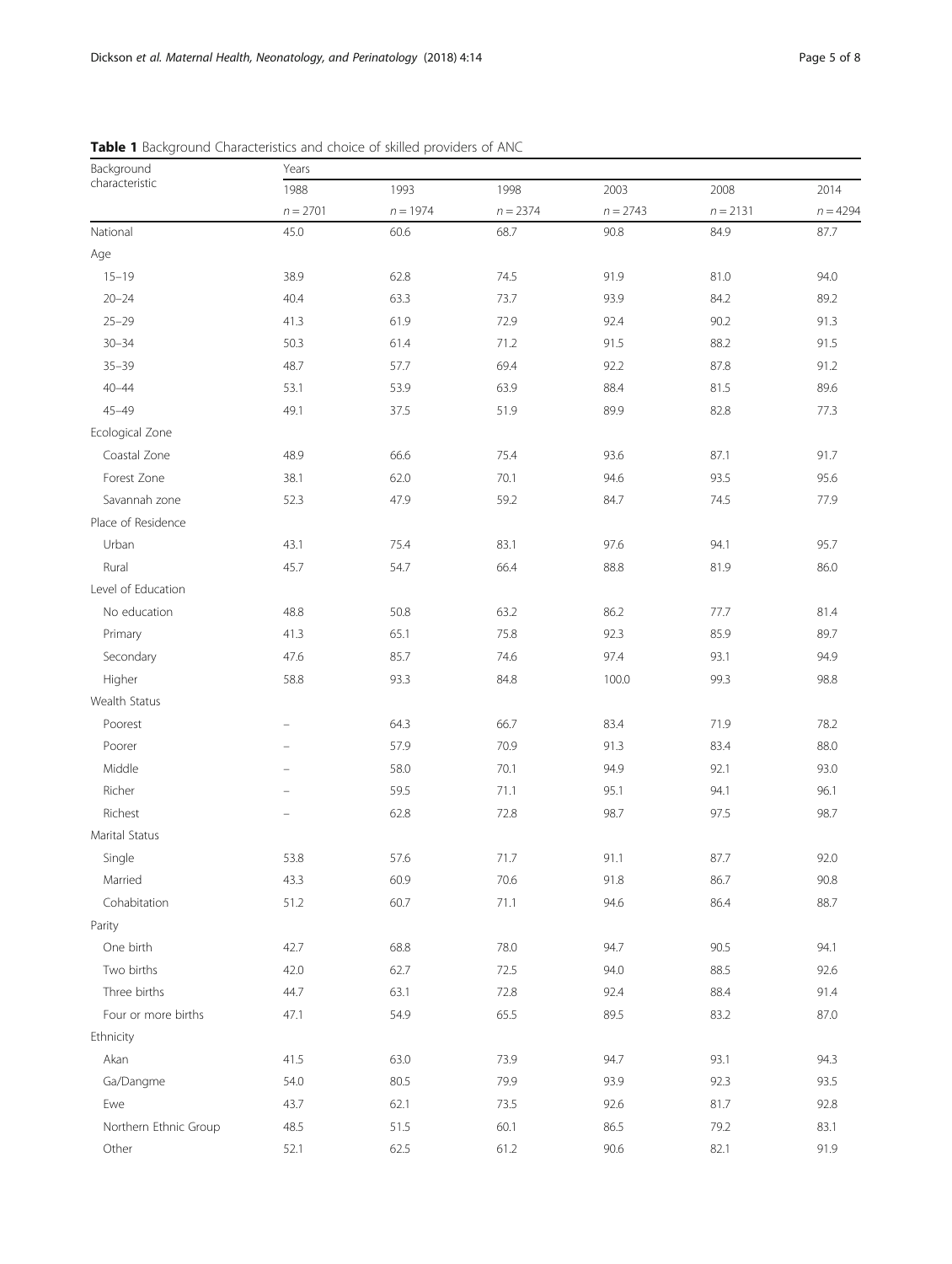| Background<br>characteristic | Years              |                    |                    |                    |                    |                    |            |
|------------------------------|--------------------|--------------------|--------------------|--------------------|--------------------|--------------------|------------|
|                              | 1988<br>$n = 2701$ | 1993<br>$n = 1974$ | 1998<br>$n = 2374$ | 2003<br>$n = 2743$ | 2008<br>$n = 2131$ | 2014<br>$n = 4294$ |            |
|                              |                    |                    |                    |                    |                    |                    | Occupation |
| Not working                  | 44.1               | 63.2               | 66.0               | 90.5               | 89.4               | 91.4               |            |
| Working                      | 45.8               | 59.9               | 71.5               | 92.2               | 86.5               | 90.4               |            |

Table 1 Background Characteristics and choice of skilled providers of ANC (Continued)

Source: Computed from GDHS 1988, 1993, 1998, 2003, 2008 and 2014

findings of Atunah - Jay, Pettingell, Ohene, Oakes, & Borowsky [\[20\]](#page-7-0), Ganle et al. [\[19](#page-7-0)] and Wang, Alva, Wang and Fort [[35\]](#page-7-0) found that women with richest wealth status were more likely to receive ANC services from skilled personnel compared to those from poorest wealth status who utilised ANC services from traditional birth attendants.

Furthermore, women from rural areas were less likely to utilise the services of skilled providers. This is consistent with the findings by Dickson, Darteh and Kumi-Kyereme [[17\]](#page-7-0), who also found that women in rural areas were less likely to receive ANC services from doctors and nurses compared to those in urban areas. One reason for the findings could be the urban-rural gap in the distribution of health resources, where those in urban areas are more likely to have access to tertiary health centres compared to those in rural areas. Others reasons could be that women in rural areas prefer home delivery because of lack of health facility near home and being more comfortable at home. A study by [[36\]](#page-7-0) also found that reasons for low utilization of ANC services by women in rural areas include walking long distances to access health facilities, lack of midwives, lack of or insufficient items to be used during delivery, long stay and rude health personnel.

The study established that women from the northern ethnic groups were less likely to utilise antenatal care services from skilled providers compared to women from the Akan ethnic group. Cultural beliefs and morals are believed to shape the lives and behaviours of people and this can have influences in their choices of health care provider [[37\]](#page-7-0). Women from minority ethnic group were found not to utilise antenatal care services from skilled provider compared to women from majority ethnic group [[38](#page-7-0), [39\]](#page-7-0). Like rural-urban disparity in healthcare utilization by pregnant women in Ghana, the country also experiences differences in access and use of healthcare resources in terms of north-south divide where people in the northern part of the country have low access to healthcare resources including skilled personnel compared to those in the southern part of the country. The inadequate access to healthcare resources could explain why from the northern ethnic groups were less likely to utilise antenatal care services from skilled

providers compared to women from the Akan ethnic group, who predominantly live in the southern part of the country.

Our study also observed that parity was associated with receiving antenatal care services from skilled providers. Women with four births or more were less likely to receive ANC services from skilled providers compared to women with parity one. This could be as a result of the experiences and knowledge gained from their previous births hence they may not be willing to go to a skilled provider for antenatal care services. This finding is consistent with Shrestha, Bell and Marais [\[40\]](#page-7-0), 19Ganle et al. [[19](#page-7-0)] and Wang et al. [[35](#page-7-0)]. Finally, women from forest zone were more likely to utilise ANC services from skilled providers compared to women from the coastal zone. Similar findings were obtained in a study by Dickson, Darteh and Kumi-Kyereme [\[17\]](#page-7-0), who also found that women from forest zone were more likely to utilise ANC services from nurses compared to those in the coastal zone. The reason for this finding is that the forest zone is mostly made up of more urban than rural communities and most communities in the forest zone have more access to healthcare resources, explaining why the utilization of ANC services in high in those areas.

## Conclusion

The study investigated the factors influencing the choice of skilled providers during antenatal care visits among women in Ghana over the period from 1988 to 2014 using the Health Service Utilisation Model. Choice of skilled providers of antenatal care services were predicted by some predisposing factors including education, ethnicity, and ecological zone. Also enabling factors such as wealth status, residence and the need for care factor, parity. Women with secondary or higher education, those within richer and richest wealth status, those from forest zone are more likely to utilise the services of skilled providers during their antenatal care visits. The Ghana Health Service and Ministry of Health should encourage women in rural areas to utilise antenatal care services from skilled providers through social and behaviour change communication campaigns. This can be achieved by government through providing healthcare resources such as skilled health personnel as well as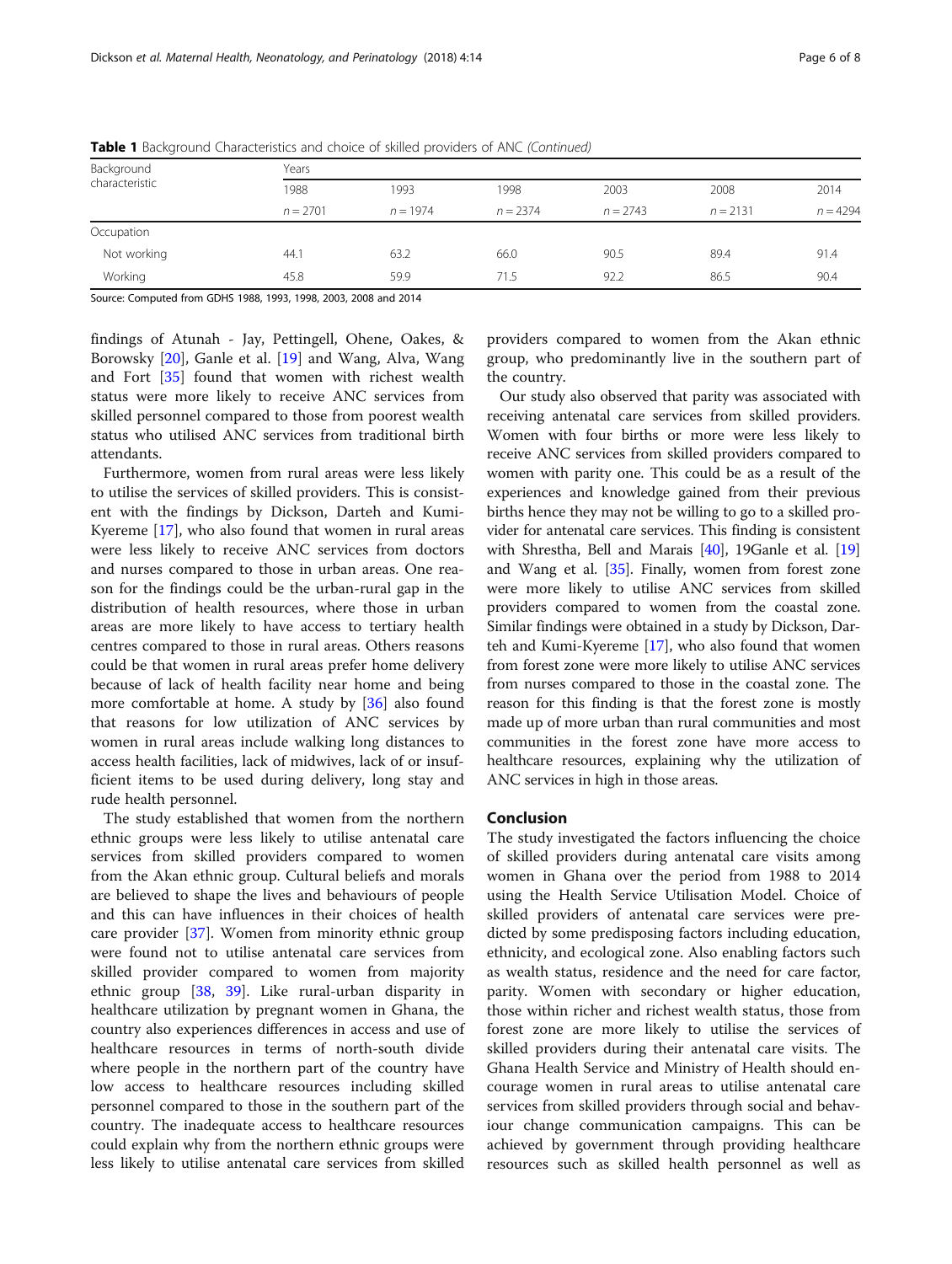<span id="page-6-0"></span>Dickson et al. Maternal Health, Neonatology, and Perinatology (2018) 4:14 Page 7 of 8

| Variable              | Odds ratio (OR) | Confidence Interval (CI) |
|-----------------------|-----------------|--------------------------|
| Age                   |                 |                          |
| $15 - 19$             | 1.41            | $0.77 - 2.59$            |
| $20 - 24$             | Ref             | Ref                      |
| $25 - 29$             | 1.24            | $0.89 - 1.73$            |
| $30 - 34$             | 1.31            | $0.83 - 1.82$            |
| $35 - 39$             | 1.31            | $0.86 - 2.02$            |
| $40 - 44$             | 1.12            | $0.70 - 1.80$            |
| $45 - 49$             | 0.83            | $0.48 - 1.45$            |
| Ecological Zone       |                 |                          |
| Coastal zone          | Ref             | Ref                      |
| Forest zone           | $2.78***$       | $2.02 - 3.83$            |
| Savannah zone         | 1.15            | $0.79 - 1.67$            |
| Ethnicity             |                 |                          |
| Akan                  | Ref             | Ref                      |
| Ga/Dangme             | 0.85            | $0.48 - 1.53$            |
| Ewe                   | 1.06            | $0.72 - 1.57$            |
| Northern ethnic group | $0.63*$         | $0.44 - 0.92$            |
| Other                 | 1.38            | $0.52 - 3.66$            |
| Level of Education    |                 |                          |
| No education          | Ref             | Ref                      |
| Primary               | $1.37*$         | $1.04 - 1.80$            |
| Secondary             | $1.42*$         | $1.07 - 1.88$            |
| Higher                | 3.41            | $0.52 - 3.66$            |
| Occupation            |                 |                          |
| Not working           | Ref             | Ref                      |
| Working               | 1.15            | $0.87 - 1.50$            |
| Marital status        |                 |                          |
| Single                | Ref             | Ref                      |
| Married               | 1.28            | $0.93 - 1.76$            |
| Cohabitation          | 0.78            | $0.55 - 1.11$            |
| Wealth status         |                 |                          |
| Poorest               | Ref             | Ref                      |
| Poorer                | $1.33*$         | $1.01 - 1.76$            |
| Middle                | $1.83***$       | $1.27 - 2.65$            |
| Richer                | $2.03**$        | $1.26 - 3.26$            |
| Richest               | $5.19***$       | 2.28-11.85               |
| Place of Residence    |                 |                          |
| Urban                 | Ref             | Ref                      |
| Rural                 | $0.55***$       | $0.41 - 0.74$            |
| Parity                |                 |                          |
| One birth             | Ref             | Ref                      |
| Two births            | 0.79            | $0.54 - 1.16$            |
|                       |                 |                          |

Table 2 Logistic Regression on Choice of Antenatal Care Services Provided by Skilled Providers from 1988 to 2014 Table 2 Logistic Regression on Choice of Antenatal Care Services Provided by Skilled Providers from 1988 to 2014 (Continued)

| Variable            | Odds ratio (OR) | Confidence Interval (CI) |
|---------------------|-----------------|--------------------------|
| Three births        | $0.67*$         | $0.44 - 1.00$            |
| Four births or more | $0.55***$       | $0.36 - 0.85$            |
| Survey wave years   |                 |                          |
| 1988                | Ref             | Ref                      |
| 1993                | 5.98***         | $5.21 - 6.87$            |
| 1998                | $6.13***$       | 5.39-6.99                |
| 2003                | $10.54***$      | $9.12 - 12.19$           |
| 2008                | 7.79***         | $6.73 - 9.01$            |
| 2014                | $30.4***$       | 25.39-36.43              |
|                     |                 |                          |

Source: computed from GDHS 1988, 1993, 1998, 2003, 2008 and 2014 Ref reference, OR Odds Ratio  $**p* < 0.10$   $***p* < 0.05$   $***p* < 0.001$ 

materials and equipment in health facilities in rural areas that will make pregnant women feel more comfortable accessing antenatal care.

# Data limitations

The Ghana Demographic and Health Survey uses a repeated cross-sectional design and the sample that were used were not carried to all the rounds, chances could be that different set respondents were used for the survey in all the different rounds. Changes in the sample over time may have effects on the results due to inherent characteristics. There is also the limitation that comes with self-reporting made by the mothers' interview. Questions were based on birth history; women were asked questions about themselves three to 5 years before the round of the survey. This may be affected by recall bias or deliberate misreporting.

#### Acknowledgements

We acknowledge Measure DHS for providing us with the data upon which the findings of this study were based.

#### Funding

The design of questionnaires and data collection was funded by measure DHS and the government of Ghana. This research, the analysis, and interpretation of data and in writing the manuscript received no specific grant from any funding agency in the public, commercial or non – for – profit sectors.

#### Availability of data and materials

The dataset is available to the public freely at [www.measuredhs.com](http://www.measuredhs.com). Questionnaires used for the survey are attached to the final report published, which can be found at: [http://dhsprogram.com/publications/publication-FR307-](http://dhsprogram.com/publications/publication-FR307-DHS-Final-Reports.cfm) [DHS-Final-Reports.cfm](http://dhsprogram.com/publications/publication-FR307-DHS-Final-Reports.cfm).

#### Authors' contributions

KSD conceived the study designed the first draft of the manuscript. EKMD, AKK, KSD and BOA revised the manuscript for intellectual content and gave consent for the version to be published. All authors have read and approved final manuscript.

#### Ethics approval and consent to participate

Ethical approval for the data collection was provided by the Ethical Review Committee of Ghana Health Service, Accra, Ghana and the Institutional